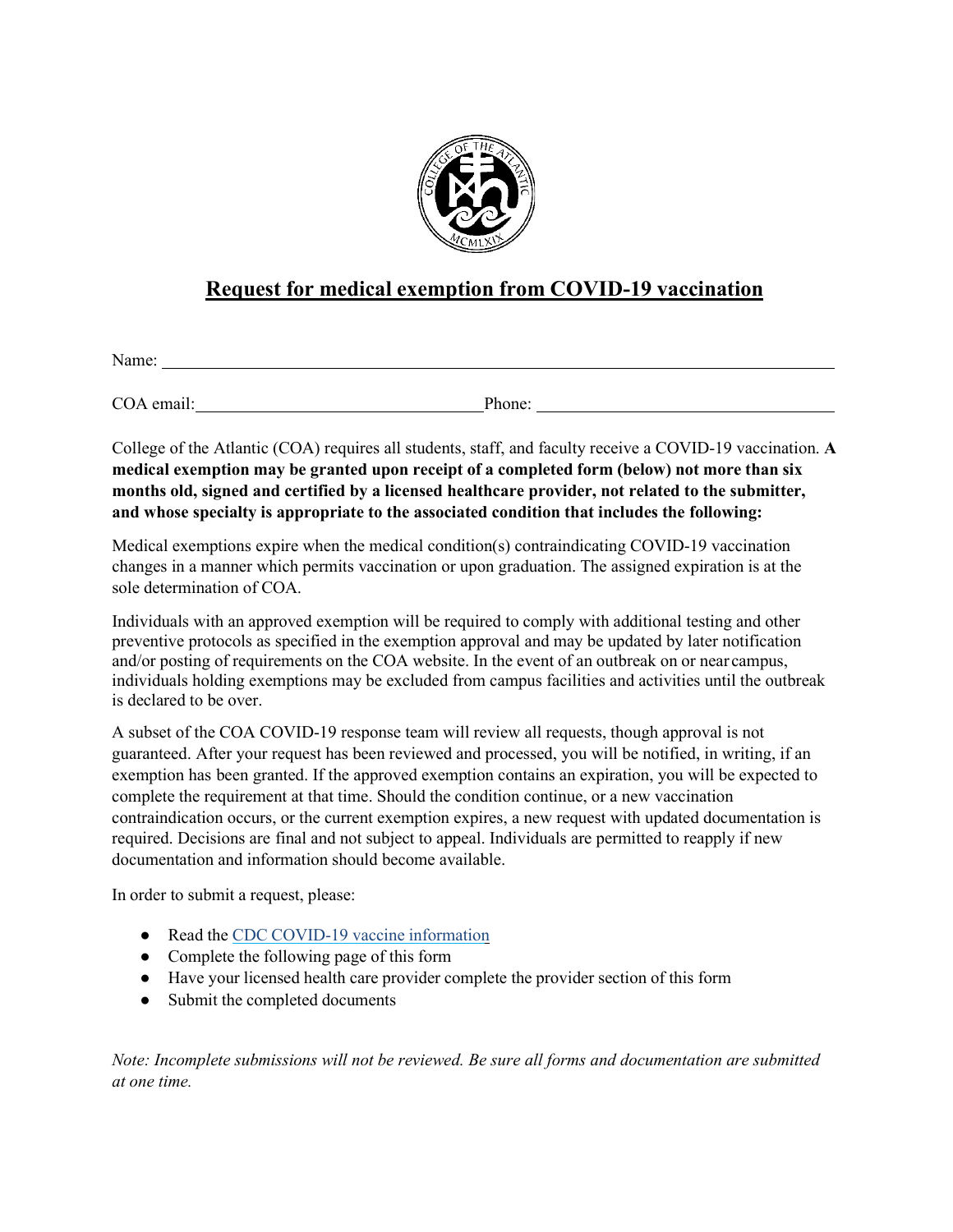Initial next to each of the statements below:

| I request exemption from the COVID-19 vaccination requirements due to my current medical<br>condition. I understand and assume the risks of non-vaccination. I accept full responsibility<br>for my health, thus removing liability from COA to the required vaccination.                                                                                                                                                                                                                                                                                                                      |  |
|------------------------------------------------------------------------------------------------------------------------------------------------------------------------------------------------------------------------------------------------------------------------------------------------------------------------------------------------------------------------------------------------------------------------------------------------------------------------------------------------------------------------------------------------------------------------------------------------|--|
| I understand that as I am not vaccinated, in order to protect my own health and the health of<br>the community, I will comply with all COVID-19 testing protocols.                                                                                                                                                                                                                                                                                                                                                                                                                             |  |
| I understand that in the event of an outbreak or threatened outbreak, I may be temporarily<br>excluded from COA facilities and approved activities. I agree to comply with these restrictions<br>and accept responsibility for communicating with staff, faculty, and advisors as appropriate to<br>allow compliance with health and safety protocols for unvaccinated individuals. I further<br>understand that restrictions from COA facilities, including but not limited to classes and living<br>spaces, does not entitle me to any reduction in tuition, housing charges, or other fees. |  |
| Should I contract COVID-19, I will immediately report it to the COVID-19 Coordinator and<br>comply with all isolation protocols.                                                                                                                                                                                                                                                                                                                                                                                                                                                               |  |
| I acknowledge that I have read the CDC COVID-19 vaccine information.                                                                                                                                                                                                                                                                                                                                                                                                                                                                                                                           |  |
| I understand that this exemption will expire when the medical condition(s) contraindicating<br>vaccination changes in a manner which permits vaccination.                                                                                                                                                                                                                                                                                                                                                                                                                                      |  |
| I understand and agree to comply with and abide by all COA COVID-19 policies and protocols.                                                                                                                                                                                                                                                                                                                                                                                                                                                                                                    |  |
| I understand that this exemption is only valid for the approved period and I may need to<br>submit a new request for any subsequent changes, new medical contraindications, or on<br>expiration of an approved exemption.                                                                                                                                                                                                                                                                                                                                                                      |  |
| I authorize my licensed health care provider to provide COA with medical information about<br>my medical exemption for the COVID-19 vaccination.                                                                                                                                                                                                                                                                                                                                                                                                                                               |  |
| I certify that the information I have provided on and in connection with this request is accurate<br>and complete as of the date of this submission. I understand this exemption may be revoked<br>and I may be subject to COA disciplinary action if any false information has been used to<br>request an exemption.                                                                                                                                                                                                                                                                          |  |

Printed name:

Signature:

Date: <u>the contract of the contract of the contract of the contract of the contract of the contract of the contract of the contract of the contract of the contract of the contract of the contract of the contract of the con</u>

COA email:

Phone number:

 $\Box$  By checking this box and typing my name above, I understand and agree that I am submitting this document electronically and that it is the legal equivalent of having placed my handwritten signature on the submitted document. Date: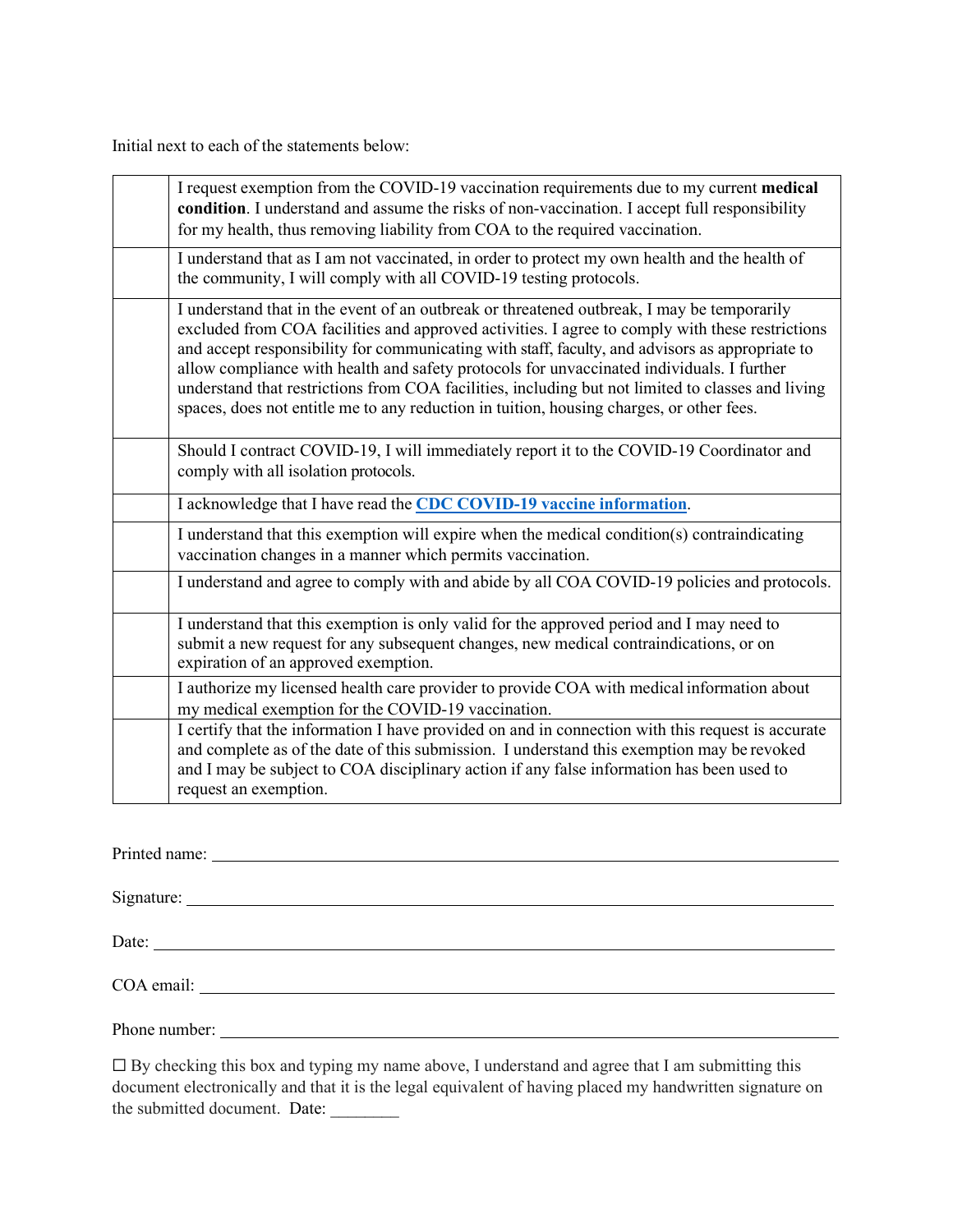#### **Attention health care provider:**

College of the Atlantic policy requires that all students receive a COVID-19 vaccination. (patient's name) is requesting a medical exemption from this vaccination requirement. A medical exemption may be allowed for certain recognized contraindications.

**Please certify below the medical reason that your patient should not be immunized for COVID-19 by completing this form and attaching available supporting documentation.** Information provided on this form will be reviewed by a confidential committee in consideration of the exemption request.

## **Option 1 – Allergy**

A documented history of a severe allergic reaction to any component of a COVID-19 vaccine or to a substance that is cross-reactive with a component. Please indicate which of the following vaccines are contraindicated and name the components, by vaccine NOTE: since egg-free vaccine is available, history of egg allergy will not be accepted as a routine medical exemption.

- Moderna List the component(s):
- Pfizer List the component(s):
- Janssen/Johnson&Johnson List the component(s):

A documented history of a severe allergic reaction after a previous dose of the COVID-19 vaccine. Please indicate to which vaccine the patient had a reaction and the date of the vaccine & reaction.

- Moderna Date of vaccine & reaction:
- Pfizer Date of vaccine  $\&$  reaction:
- Janssen/Johnson&Johnson Date of vaccine & reaction:

## **Option 2 – Physical condition/medical circumstance**

The physical condition of the patient or medical circumstances relating to the individual are such that immunization is not considered safe. Please state, with sufficient detail for independent medical review,the specific nature and probable duration of the medical condition or circumstances that contraindicate immunization with the COVID-19 vaccine.

Explanation:

#### **Option 3 – Other**

Please provide this information in a separate narrative that describes, in detail, the medicalcondition or disability in detail that you opine would exempt this individual from vaccination:

Explanation: